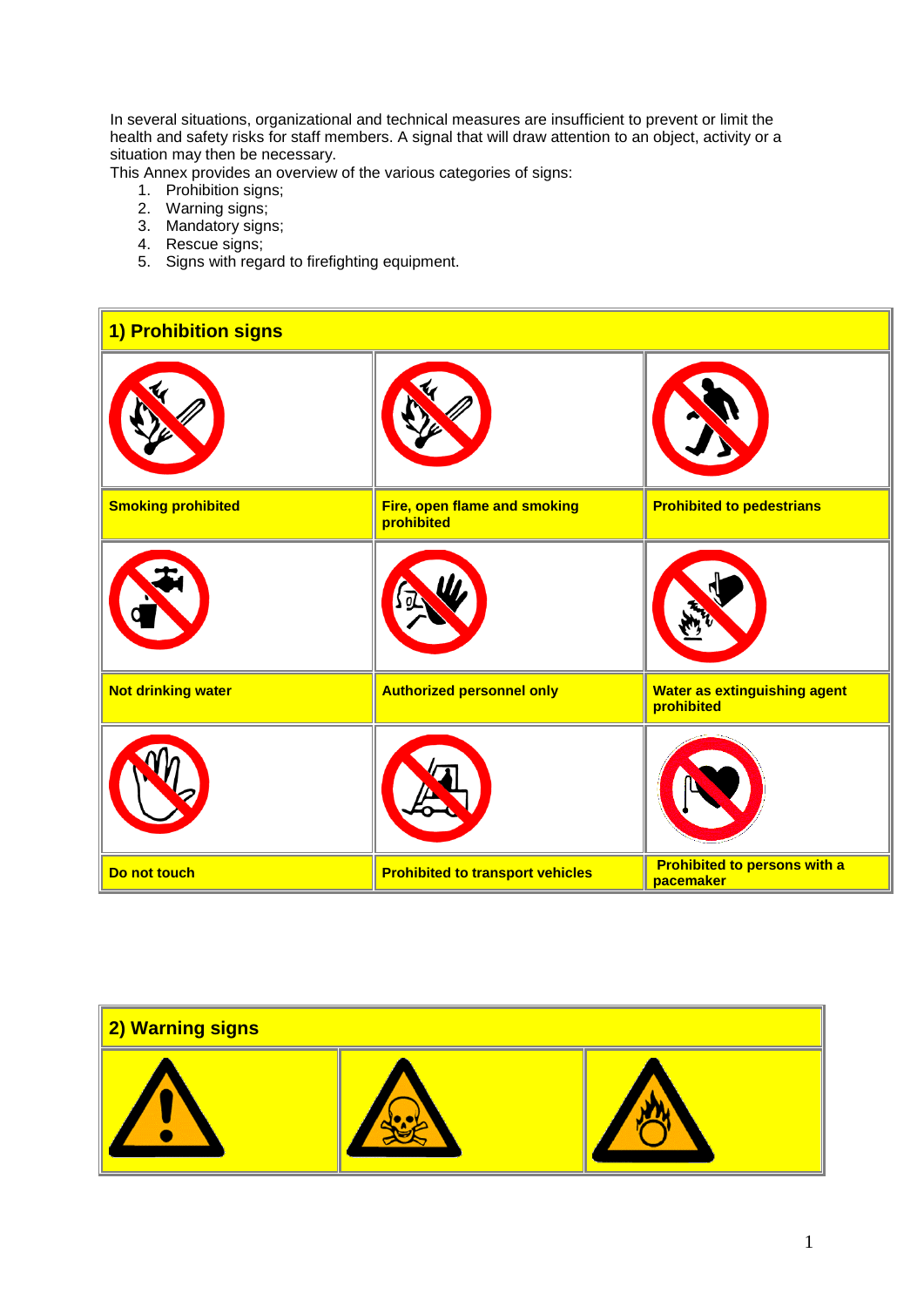| <b>Danger</b>                        | <b>Toxic substances</b>             | <b>Oxidizing substances</b>                    |  |  |
|--------------------------------------|-------------------------------------|------------------------------------------------|--|--|
|                                      |                                     |                                                |  |  |
| <b>Corrosive substances</b>          | <b>Explosive substances</b>         | Inflammable substances or high<br>temperatures |  |  |
|                                      |                                     |                                                |  |  |
| <b>Biological risk</b>               | <b>No-ionizing substances</b>       | <b>Radioactive substances</b>                  |  |  |
|                                      |                                     |                                                |  |  |
| <b>Low temperatures</b>              | <b>Danger of electrical voltage</b> | <b>Laser beam</b>                              |  |  |
|                                      |                                     |                                                |  |  |
| <b>Transport vehicles</b>            | <b>Important magnetic field</b>     |                                                |  |  |
|                                      |                                     |                                                |  |  |
| 3) Mandatory signs                   |                                     |                                                |  |  |
|                                      |                                     |                                                |  |  |
| <b>Protective footwear mandatory</b> | <b>Eye protection mandatory</b>     | <b>Hearing protection mandatory</b>            |  |  |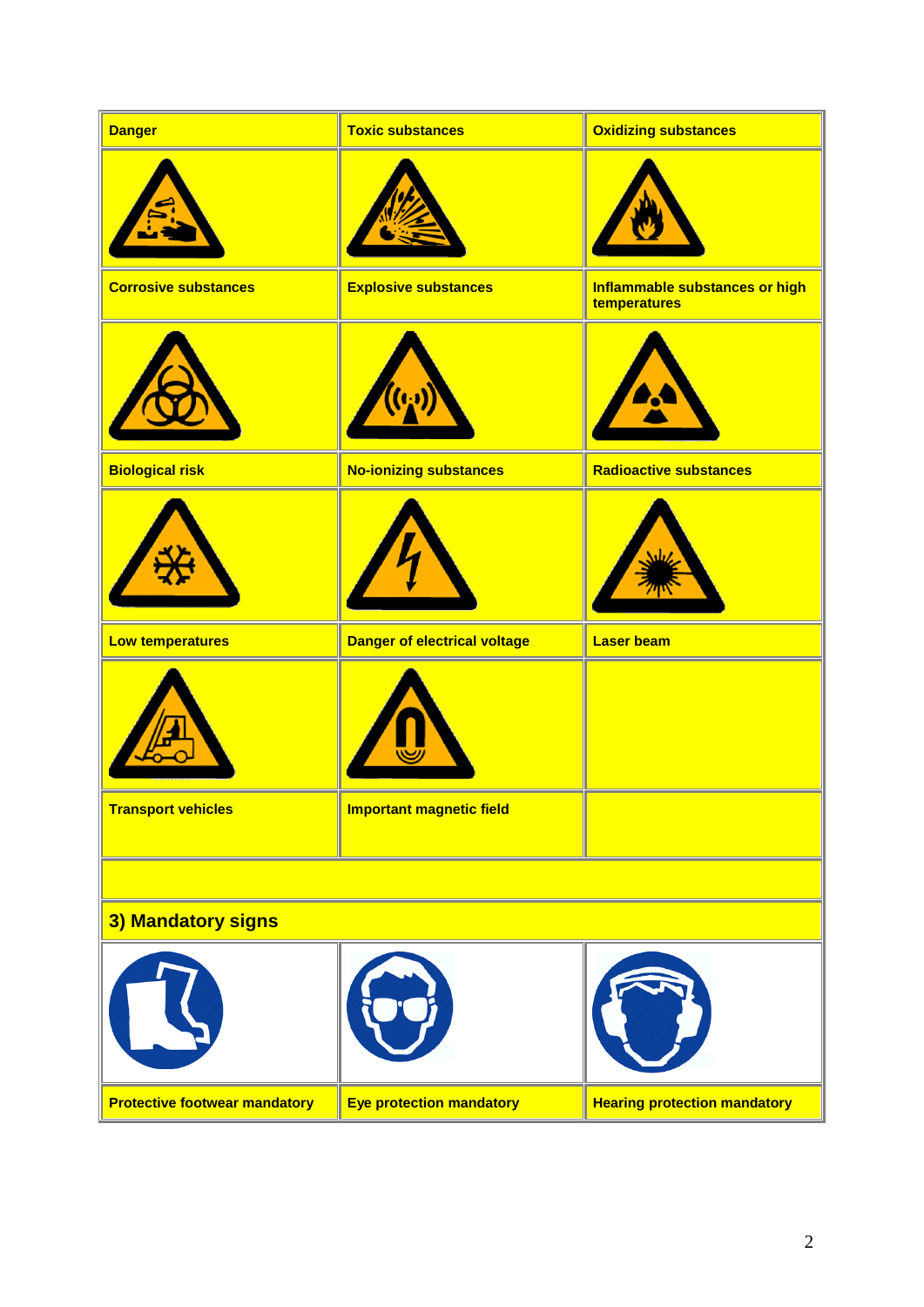| <b>Protective gloves mandatory</b>             | <b>Respiratory protection mandatory</b>                                       | <b>Safety helmet mandatory</b> |  |
|------------------------------------------------|-------------------------------------------------------------------------------|--------------------------------|--|
| 4) Rescue signs                                |                                                                               |                                |  |
|                                                |                                                                               |                                |  |
| Escape route / emergency exit                  | Direction to follow (often in<br>combination with a different<br>rescue sign) | <b>First Aid (station)</b>     |  |
|                                                |                                                                               |                                |  |
| <b>Stretcher</b>                               | <b>Safety shower</b>                                                          | <b>Eyewash</b>                 |  |
| 5) Signs with regard to firefighting equipment |                                                                               |                                |  |
| <b>ANNA</b>                                    |                                                                               |                                |  |
| <b>Fire hose</b>                               | Ladder                                                                        | <b>Fire extinguisher</b>       |  |